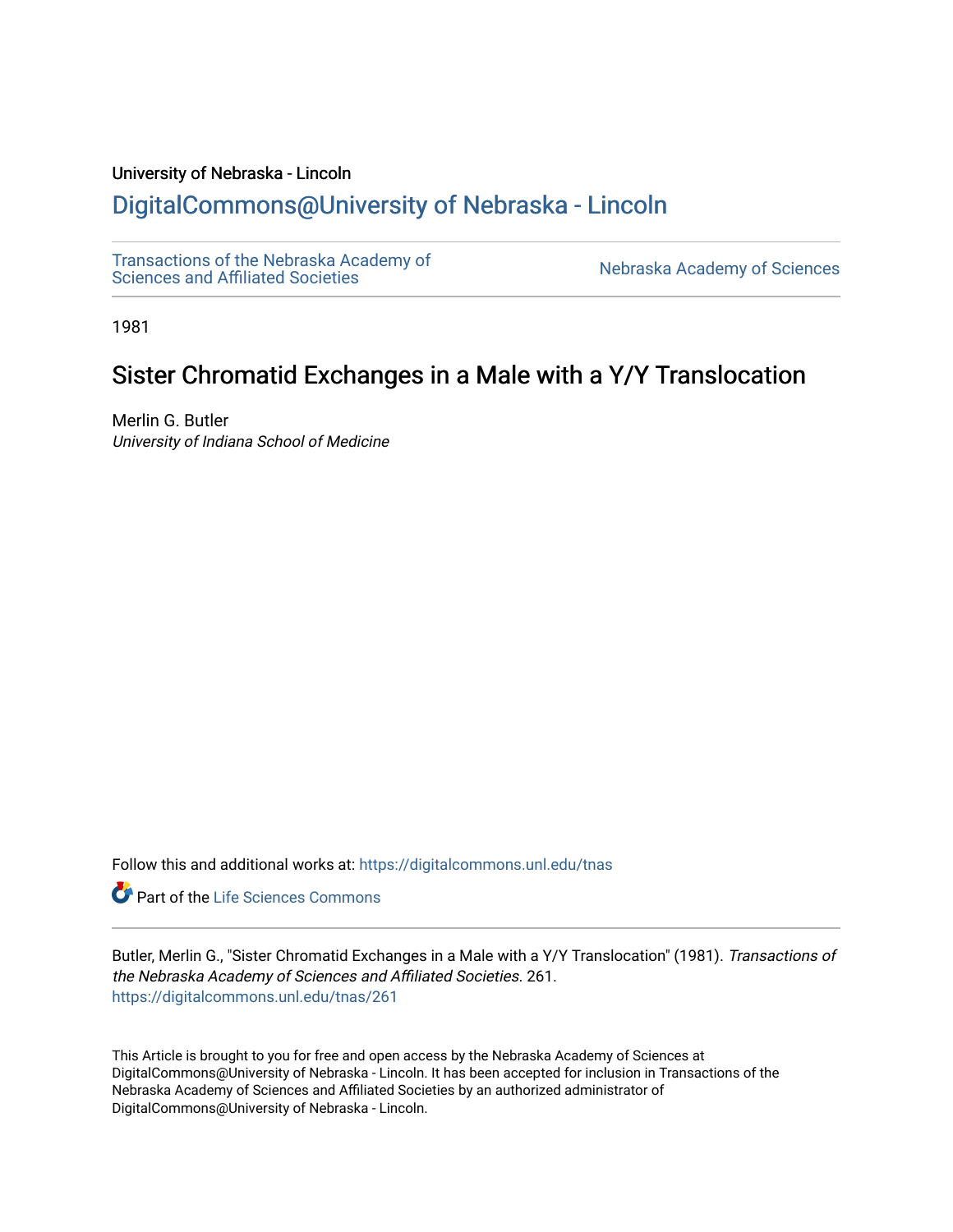## **BIOLOGICAL AND MEDICAL SCIENCES**

#### **SISTER CHROMATID EXCHANGES**

IN A MALE WITH A Y/Y TRANSLOCATION

**Merl in G. Butler \*** 

Center for Human Genetics University of Nebraska Medical Center Omaha, Nebraska 68105

Sister chromatid exchanges (SCE) are considered indicators of genetic damage and early chromosome changes. The SCE frequency from an infertile 27-year-old, white male with tall stature and a nondicentric  $Y/Y$  translocation consisting of one short arm and two long  $\frac{1}{2}$  of the V chromosome was determined. The SCE frequency was  $\frac{1}{2}$  $\frac{1015}{100}$  of the Y chromosome was determined. The SCE frequency was<br> $\frac{100}{100}$  + CD 1.4, while the SCE frequency from ten control subjects was 7.9  $\pm$  SD 1.4 while the SCE frequency from ten control subjects was 8.4  $\pm$  SD 0.51. A two-tailed *t*-test was applied to the SCE data and no significant difference was found between the individual with the  $Y/Y$ translocation and control subjects. Apparently, this altered chromosome does not interfere with the total chromosome behavior and the number of SCEs produced when compared to ten control subjects of both sexes.

 $t + t$ 

#### **INTRODUCTION**

Sister chromatid exchanges (SCE) have intrigued investigators for many years. Taylor (1958) used autoradiography to examine the pattern of incorporation of tritiated thymine into the DNA molecule of chromosomes. He described the apparent exchange of DNA between chromatids of metaphase chromosomes as sister chromatid exchanges. Later, investigators (Zakharov and Egolina, 1972; Latt, 1973; Korenberg and Freedlender, 1974; Perry and Wolff, 1974) developed methods without the use of autoradiography to score SCEs in cells grown two cycles in the presence of 5-bromodeoxyuridine (BrdU) and stained with Hoechst 33258. The dye stained the unifilar chromatids (BrdU substituted in one strand of  $DN_A$ ) while the bifilar chromatids (BrdU substituted in both strands of DNA) remained pale when viewed with fluorescence microscopy. This method was later improved by the use of Giernsa stain. It was found that Giemsa stain would combine with the Hoechst 33258 to make a permanently stained preparation not requiring the use of fluorescence microscopy (Fig. 1). This technique became known as the fluorescence plus Giemsa (FPG) technique (Korenberg and Freedlender, 1974; Perry and Wolff, 1974).



FIGURE 1. A normal human lymphocyte in metaphase stained with the FPG technique to show sister chromatid exchanges, one of which is indicated by the arrow  $(X1,000)$ .

<sup>\*</sup>Present address: Department of Medical Genetics, University of Indians School of Medicine, Indianapolis, Indiana 46223.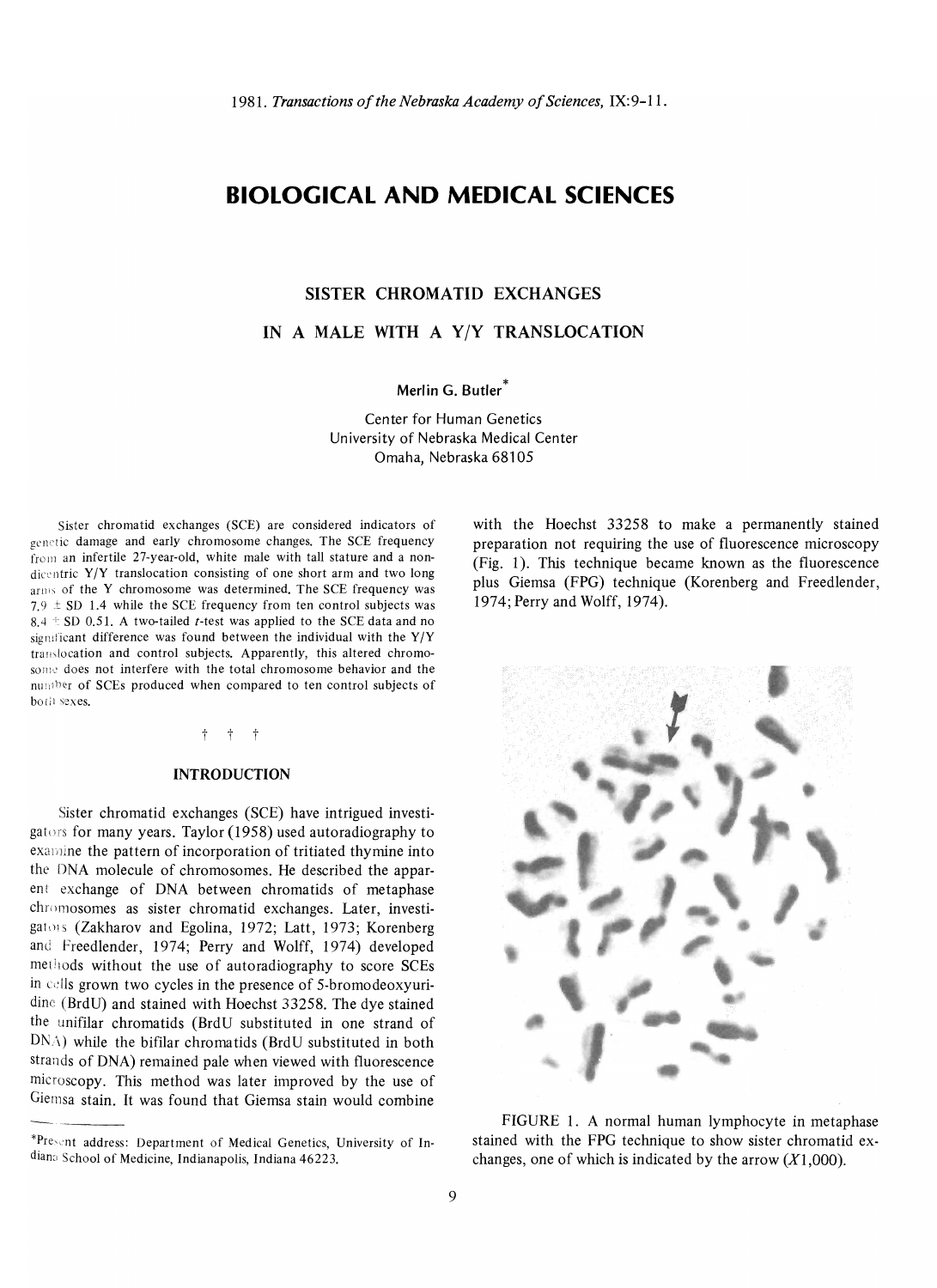SCEs are considered indicators of genetic damage (Latt, 1974; Lambert, Lindblad, Nordenskjold, and Werelius, 1978) and have been used to investigate the effect of common abuses such as cigarette smoking (Hollander, Tockman, Liang, and Borgaonkar, 1978; Lambert, Lindblad, Nordenskjold, and Werelius, 1978) and alcohol consumption (Butler, Sanger, and Veomett, 1981) on the SCE frequency. SCEs have also been examined in human diseases, such as psoriasis (Lambert, Lindblad, Nordenskjold, and Werelius, 1978), *xerodenna pigmentosum* (Wolff, Bodycote, and Thomas, 1975), Down's syndrome (Yu and Borgaonkar, 1977), *ataxia telangiectasia*  (Hatcher, Brinson, and Hook, 1976), Fanconi's anemia (Popescu, Turnbull, and Dipaola, 1977), and Bloom's syndrome (Shirashi, Freeman, and Sandberg, 1976; German, Schonberg, Louie, and Chaganti, 1977). Of these diseases only Bloom's syndrome showed an increase in SCEs, in which case they were approximately ten times greater than normal. Therefore, SCE analysis could be a useful tool in diagnosis of diseases as well as providing information on chromosome structure and function. SCE analysis may also be used to gain knowledge on the effects that altered genotypes may have on chromosome behavior, that is, a particular altered chromosome may interfere with the production of SCEs. Thus, an SCE analysis is presented for the first time from an individual with a rare, unbalanced chromosome translocation to examine differences in SCE frequency when compared with the SCE frequency found in ten control subjects of both sexes.

### MATERIALS AND METHODS

All subjects in this study were equally questioned about previous diseases, nutritional status, medical treatment, and x-ray investigations, as well as exposure to environmental and occupational hazards. Their smoking histories and alcohol consumption were also recorded.

Ten control subjects with no history of significant illness, and no medication or x-rays within the previous 6 mo. were selected. Two individuals smoked cigarettes  $(\leq 20 \text{ eigen}$ day) and denied ingesting alcohol on a regular basis.

A 27-year-old, white male with tall statute (6 ft 6 in) and a history of infertility was examined cytologically. An abnormal karyotype consisting of 46 chromosomes with a Y/Y translocation of a non-dicentric type was found on three separate occasions from blood lymphocytes, buccal cells, and skin fibroblasts. The Y/Y translocation consists of an abnormal chromosome with one centromere and the genetic information from one short arm and two long arms of the Y chromosome. No intertissue mosaicism was found. No other significant medical history was found and the remaining physical examination was normal.

Peripheral blood (0.4 ml) was added to Basal medium-

Eagle's containing 20% fetal calf serum, antibiotics (penicillin and streptomycin), and  $20\mu$ M 5-bromodeoxyuridine. Phytohemagglutinin-M was added and the cultures were incubated at 37 C in complete darkness to avoid photolysis. At 69 hr, 0.2 ml colcemid was added to arrest the cells at metaphase and the cells were then harvested at 72 hr. This procedure consisted of placing the culture contents into a 15 ml, conical centrifuge tube and centrifuging 6 min at 1,000 rpm. The supernatant was removed and 6 ml of hypotonic 0.56% KC1 solution at 37 C was added. The contents were resuspended, allowed to incubate 6 min at 37 C, and then centrifuged at 1,000 rpm for an additional 6 min. During this centrifugation, the fixative was prepared by adding three parts methanol to one part glacial acetic acid. After centrifugation, the hypotonic KC1 was removed and the cells resuspended. Four ml of the fixative was added to the centrifuge tube, while gently dispersing the cells by agitation with a pipette. The cells were sedimented by centrifugation at 1,000 rpm for 6 min, the supernatant was aspirated, and the cells resuspended in 4 rn1 of fresh fixative. The cells were allowed to stand at room temperature for 15 min, and then were centrifuged at 1,000 rpm for 6 min. The supernatant was removed and fresh fixative was added in proportion to the size of the cell pellet, a smaller pellet requiring less fixative.

Cold, wet slides kept at 4 C prior to use were held at a 45° angle and three drops of the cell suspension were placed along the upper edge of the slide. The slides were immediately passed through a flame and allowed to air dry.

After 24 hr of storage in darkness, the slides were stained by a modification of the FPG technique developed by Perry and Wolff (1974). The slides were stained in 1  $\mu$ gm/ml Hoechst 33258 for 12 min in darkness, washed in distilled water for 3 to 5 min, and then air dried and mounted in distilled water with a cover slip. The slide was then exposed to an ultraviolet lamp (wavelength of 366 nm, 115 volts, 60 Hz, 0.16 amps) for approximately 60 min at a distance of 3 cm, incubated in lOXSSC (standard saline citrate) at 60 C for 20 min, and then stained for 10 min in 3% Giemsa stain in phosphate buffer at pH 6.8. The stained slides were rinsed briefly in water, air dried, then viewed for SCEs by use of a lOOx planar objective on a standard Zeiss light microscope. A total of 252 cells from control subjects and 25 cells from the individual with the Y/Y translocation were analyzed.

#### RESULTS AND DISCUSSION

The average SCE frequency in the ten control subjects was  $8.4 \pm SD$  0.51 (Table I) while the SCE frequency of the individual with the Y/Y translocation was  $7.9 \pm SD$  1.4. A two-tailed *t-test* was applied to the SCE data of this individual and the control subjects but no significant difference was found. Therefore, the abnormal Y/Y chromosome apparently